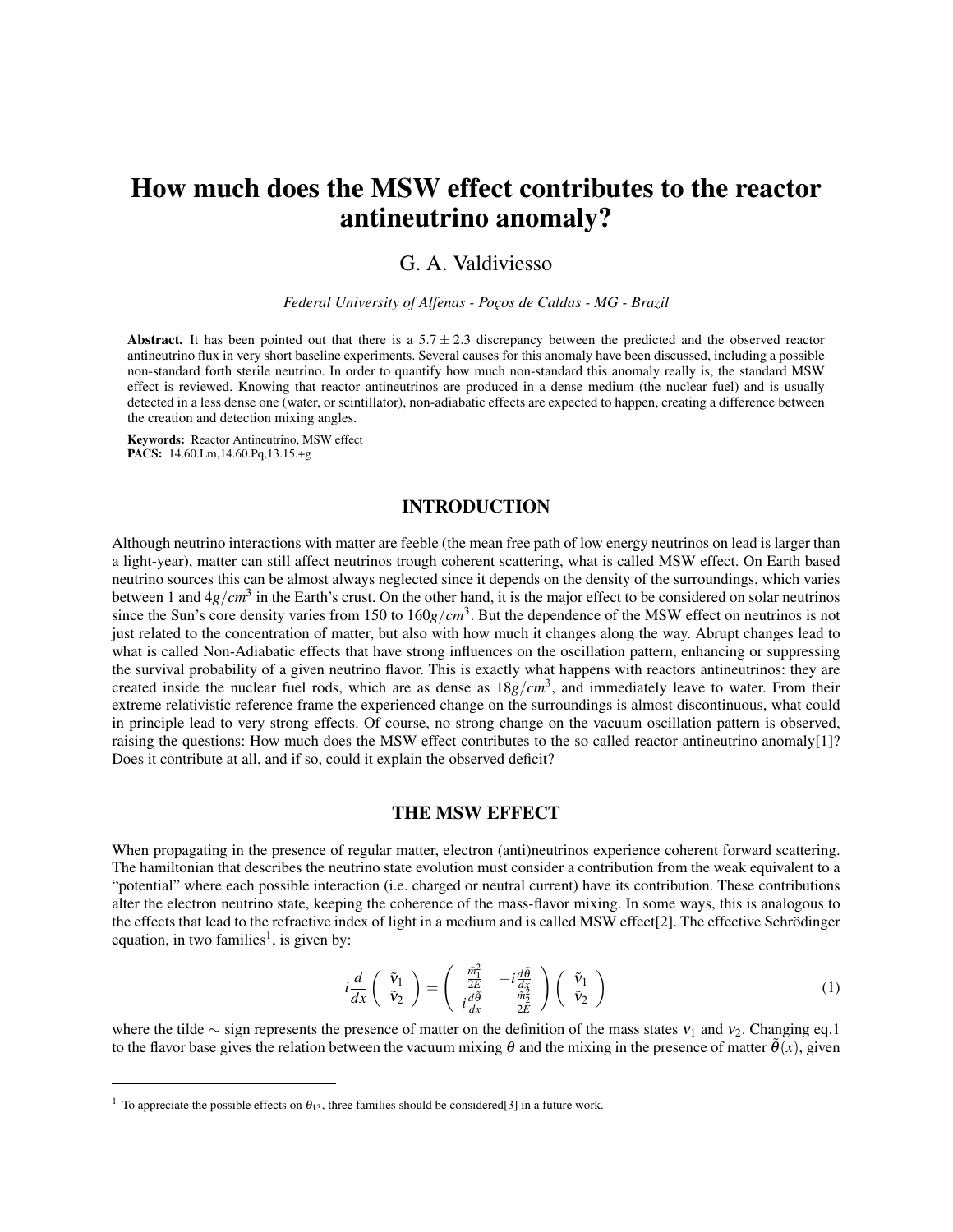by:

$$
\sin^2 2\tilde{\theta} = \frac{\sin^2 2\theta}{\sqrt{(\cos 2\theta - a)^2 + \sin^2 2\theta}}
$$
 (2)

where *a* gives the strength of the MSW effect:

$$
a = \pm \frac{\sqrt{2}G_F E_V n_e(x)}{\Delta m^2}
$$
 (3)

where  $G_F$  is the Fermi constant,  $E_V$  is the neutrino energy,  $v_e$  is the electron number density and  $\Delta m^2$  is the squared mass difference (in vacuum). The plus and minus signs corresponds to neutrinos and antineutrinos, respectively. The squared mass difference is also affected by the surroundings, being modified as ∆*m*<sup>2</sup>:

$$
\Delta \tilde{m}^2 = \frac{\sin^2 2\theta}{\sin^2 2\tilde{\theta}} \Delta m^2 \,. \tag{4}
$$

Equation 4 represents the change in the energy levels of the neutrino states.

## DECOMPRESSION AND LEVEL CROSSING

The hamiltonian on Eq. 1 can be simplified for two extreme cases: constant medium density and abrupt changes, from the neutrino's reference frame. These are represented respectively by:

$$
H_{(i)} = -\frac{\Delta \tilde{m}}{2E_v} \sigma_z \tag{5}
$$

and

$$
H_{(ii)} = \frac{d\tilde{\theta}}{dx} \sigma_{y}
$$
 (6)

Integrating Eq. 1 with approximation  $H_{(i)}$  (Eq.5) leads to the usual oscillation pattern, with the proper substitution:  $\theta \to \tilde{\theta}$  and  $\Delta m^2 \to \Delta \tilde{m}^2$ . Our hypothesis is based on the fact that the parameters relating mass and flavor states (namely  $\tilde{\theta}$  and  $\Delta \tilde{m}^2$ ) are different between the creation and the detection points, due to the difference in density. In a nuclear reactor, the antineutrinos are created inside the fuel rods and detected in water or liquid scintillators. During the neutrino history, it is possible to distinguish between two effects created by the MSW.

The first one happens just as the neutrino state leaves the denser medium (nuclear fuel) to the less dense one (water). Due to its extreme relativistic frame, this change can be viewed as discontinuous and leads to a discrete change in the neutrino state. In the mass base, integrating Eq. 1 with approximation  $H_{(ii)}$  (Eq.6) gives:

$$
v' = e^{i\Delta\tilde{\theta}\sigma_y}v\tag{7}
$$

where  $\Delta\tilde{\theta}(a\to b) = \tilde{\theta}_b - \tilde{\theta}_a$ . From now on, this effect will be referred to as **decompression** (in a symbolic analogy to the effects experienced by a diver when emerging from the highly pressurized depths).

Due to the geometrical disposition of the reactor's fuel rods, it is more than likely that the neutrino will enter and leave the denser medium several times. This effect will be referred here as level crossing, and is characterized by the successive and alternating application of the hamiltonians  $H_{(i)}$  and  $H_{(ii)}$ . This leads to a relatively complex modification of the oscillation probability, which is then given by:

$$
P_{ee} = \cos^4 \Delta \tilde{\theta} + \sin^2 \Delta \tilde{\theta} \sin^2 \Sigma \tilde{\theta} + (\cos^2 \Delta \tilde{\theta} - \cos^2 \Sigma \tilde{\theta}) \sin^2 \alpha + \frac{1}{4} \sin 2 \Sigma \tilde{\theta} \sin^2 2 \Delta \tilde{\theta} \sin 2 \alpha
$$
 (8)

where  $\Delta\tilde{\theta} = \theta - \tilde{\theta}_{fuel}$  and  $\Sigma\tilde{\theta} = \theta + \tilde{\theta}_{fuel}$ . In this expression it is considered that every media in the neutrino's way can be approximated by vacuum, except the high density fuel. The propagation parameter  $\alpha$  is given by: